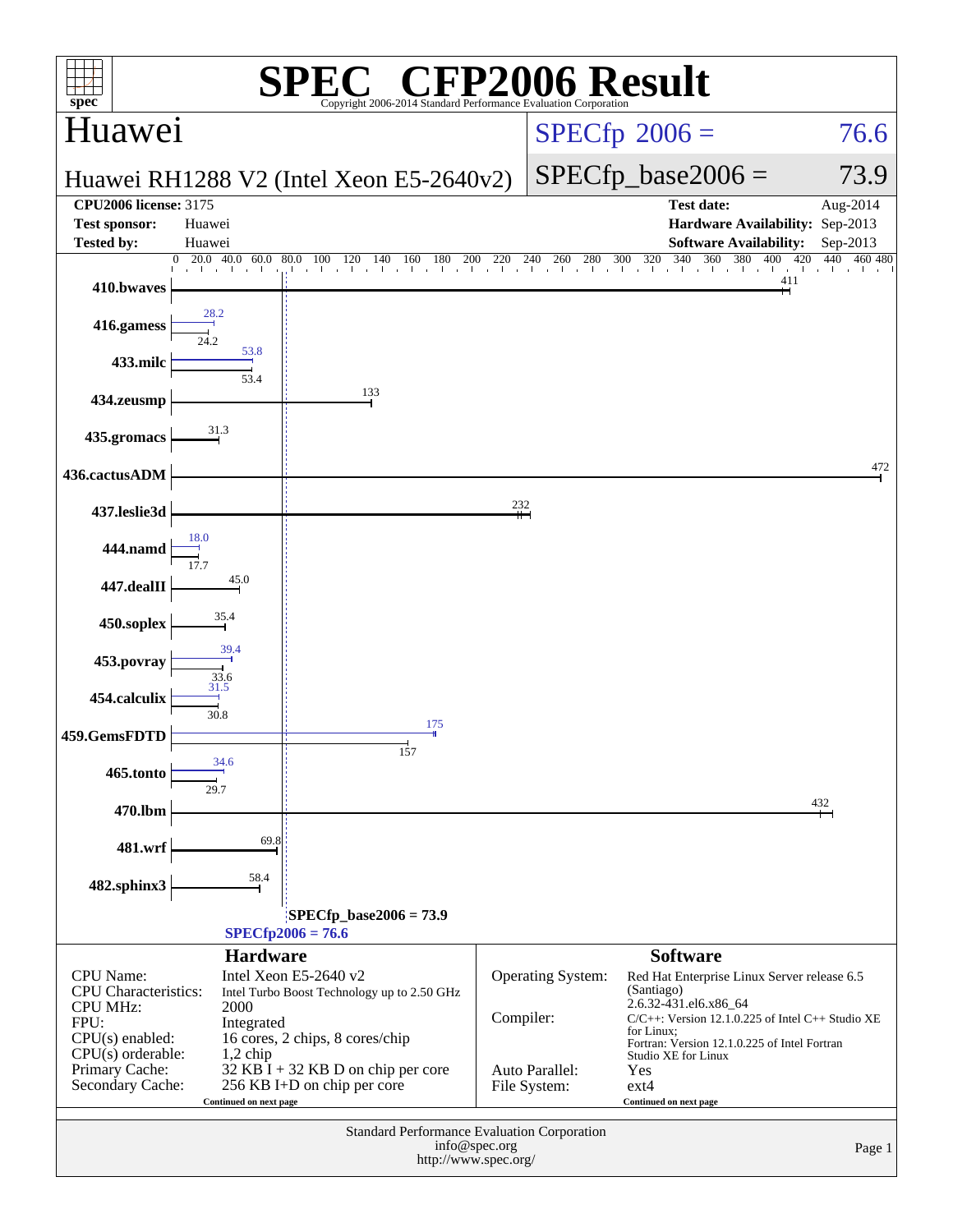![](_page_1_Picture_0.jpeg)

#### Huawei

#### $SPECTp2006 = 76.6$

Huawei RH1288 V2 (Intel Xeon E5-2640v2)

 $SPECfp\_base2006 = 73.9$ 

#### **[CPU2006 license:](http://www.spec.org/auto/cpu2006/Docs/result-fields.html#CPU2006license)** 3175 **[Test date:](http://www.spec.org/auto/cpu2006/Docs/result-fields.html#Testdate)** Aug-2014 **[Test sponsor:](http://www.spec.org/auto/cpu2006/Docs/result-fields.html#Testsponsor)** Huawei **[Hardware Availability:](http://www.spec.org/auto/cpu2006/Docs/result-fields.html#HardwareAvailability)** Sep-2013 **[Tested by:](http://www.spec.org/auto/cpu2006/Docs/result-fields.html#Testedby)** Huawei **[Software Availability:](http://www.spec.org/auto/cpu2006/Docs/result-fields.html#SoftwareAvailability)** Sep-2013 [L3 Cache:](http://www.spec.org/auto/cpu2006/Docs/result-fields.html#L3Cache) 20 MB I+D on chip per chip<br>Other Cache: None [Other Cache:](http://www.spec.org/auto/cpu2006/Docs/result-fields.html#OtherCache) [Memory:](http://www.spec.org/auto/cpu2006/Docs/result-fields.html#Memory) 128 GB (16 x 8 GB 2Rx8 PC3-12800R-11, ECC) [Disk Subsystem:](http://www.spec.org/auto/cpu2006/Docs/result-fields.html#DiskSubsystem) 1 x 300 GB SAS, 10K RPM [Other Hardware:](http://www.spec.org/auto/cpu2006/Docs/result-fields.html#OtherHardware) None [System State:](http://www.spec.org/auto/cpu2006/Docs/result-fields.html#SystemState) Run level 3 (multi-user)<br>Base Pointers: 64-bit [Base Pointers:](http://www.spec.org/auto/cpu2006/Docs/result-fields.html#BasePointers) [Peak Pointers:](http://www.spec.org/auto/cpu2006/Docs/result-fields.html#PeakPointers) 32/64-bit [Other Software:](http://www.spec.org/auto/cpu2006/Docs/result-fields.html#OtherSoftware) None

| <b>Results Table</b> |                                                                                                          |       |                |       |                |       |                |              |                |              |                |              |
|----------------------|----------------------------------------------------------------------------------------------------------|-------|----------------|-------|----------------|-------|----------------|--------------|----------------|--------------|----------------|--------------|
|                      | <b>Base</b>                                                                                              |       |                |       |                |       | <b>Peak</b>    |              |                |              |                |              |
| <b>Benchmark</b>     | <b>Seconds</b>                                                                                           | Ratio | <b>Seconds</b> | Ratio | <b>Seconds</b> | Ratio | <b>Seconds</b> | <b>Ratio</b> | <b>Seconds</b> | <b>Ratio</b> | <b>Seconds</b> | <b>Ratio</b> |
| 410.bwayes           | 33.4                                                                                                     | 407   | 33.0           | 411   | 33.0           | 411   | 33.4           | 407          | 33.0           | 411          | 33.0           | 411          |
| 416.gamess           | 809                                                                                                      | 24.2  | 807            | 24.2  | 809            | 24.2  | 695            | 28.2         | 694            | 28.2         | 695            | 28.2         |
| $433$ .milc          | 172                                                                                                      | 53.4  | 172            | 53.4  | 172            | 53.5  | 171            | 53.7         | 171            | 53.8         | 171            | 53.8         |
| $434$ . zeusmp       | 68.6                                                                                                     | 133   | 68.4           | 133   | 68.6           | 133   | 68.6           | 133          | 68.4           | 133          | 68.6           | 133          |
| 435.gromacs          | 228                                                                                                      | 31.3  | 228            | 31.3  | 228            | 31.3  | 228            | 31.3         | 228            | 31.3         | 228            | 31.3         |
| 436.cactusADM        | 25.3                                                                                                     | 472   | 25.3           | 472   | 25.3           | 472   | 25.3           | 472          | 25.3           | 472          | 25.3           | 472          |
| 437.leslie3d         | 40.8                                                                                                     | 230   | 39.4           | 238   | 40.4           | 232   | 40.8           | 230          | 39.4           | 238          | 40.4           | 232          |
| 444.namd             | 453                                                                                                      | 17.7  | 453            | 17.7  | 453            | 17.7  | 445            | 18.0         | 445            | 18.0         | 445            | <b>18.0</b>  |
| 447.dealII           | 254                                                                                                      | 45.0  | 254            | 45.0  | 254            | 45.0  | 254            | 45.0         | 254            | 45.0         | 254            | 45.0         |
| $450$ .soplex        | 235                                                                                                      | 35.6  | 236            | 35.4  | 235            | 35.4  | 235            | 35.6         | 236            | 35.4         | 235            | 35.4         |
| $453$ .povray        | 159                                                                                                      | 33.5  | 157            | 33.9  | 158            | 33.6  | 132            | 40.4         | 135            | 39.4         | 135            | 39.4         |
| 454.calculix         | 268                                                                                                      | 30.8  | 268            | 30.8  | 268            | 30.7  | 262            | 31.5         | 262            | 31.5         | 262            | 31.5         |
| 459.GemsFDTD         | 67.5                                                                                                     | 157   | 67.5           | 157   | 67.5           | 157   | 60.4           | 176          | 61.0           | 174          | 60.6           | <u>175</u>   |
| $465$ .tonto         | 331                                                                                                      | 29.7  | 333            | 29.6  | 332            | 29.7  | 284            | 34.6         | 284            | 34.6         | 284            | 34.6         |
| 470.1bm              | 31.8                                                                                                     | 432   | 31.8           | 432   | 31.2           | 440   | 31.8           | 432          | 31.8           | 432          | 31.2           | 440          |
| 481.wrf              | 161                                                                                                      | 69.4  | 160            | 70.0  | 160            | 69.8  | 161            | 69.4         | 160            | 70.0         | <b>160</b>     | 69.8         |
| $482$ .sphinx $3$    | 334                                                                                                      | 58.4  | 335            | 58.2  | 332            | 58.7  | 334            | 58.4         | 335            | 58.2         | 332            | 58.7         |
|                      | Results appear in the order in which they were run. Bold underlined text indicates a median measurement. |       |                |       |                |       |                |              |                |              |                |              |

#### **[Operating System Notes](http://www.spec.org/auto/cpu2006/Docs/result-fields.html#OperatingSystemNotes)**

Stack size set to unlimited using "ulimit -s unlimited"

#### **[Platform Notes](http://www.spec.org/auto/cpu2006/Docs/result-fields.html#PlatformNotes)**

 BIOS configuration: Set Power Efficiency Mode to Custom Baseboard Management Controller used to adjust the fan speed to 100% Sysinfo program /spec/config/sysinfo.rev6800 \$Rev: 6800 \$ \$Date:: 2011-10-11 #\$ 6f2ebdff5032aaa42e583f96b07f99d3 running on wbspeccpu Tue Aug 5 16:10:21 2014

 This section contains SUT (System Under Test) info as seen by some common utilities. To remove or add to this section, see: <http://www.spec.org/cpu2006/Docs/config.html#sysinfo> Continued on next page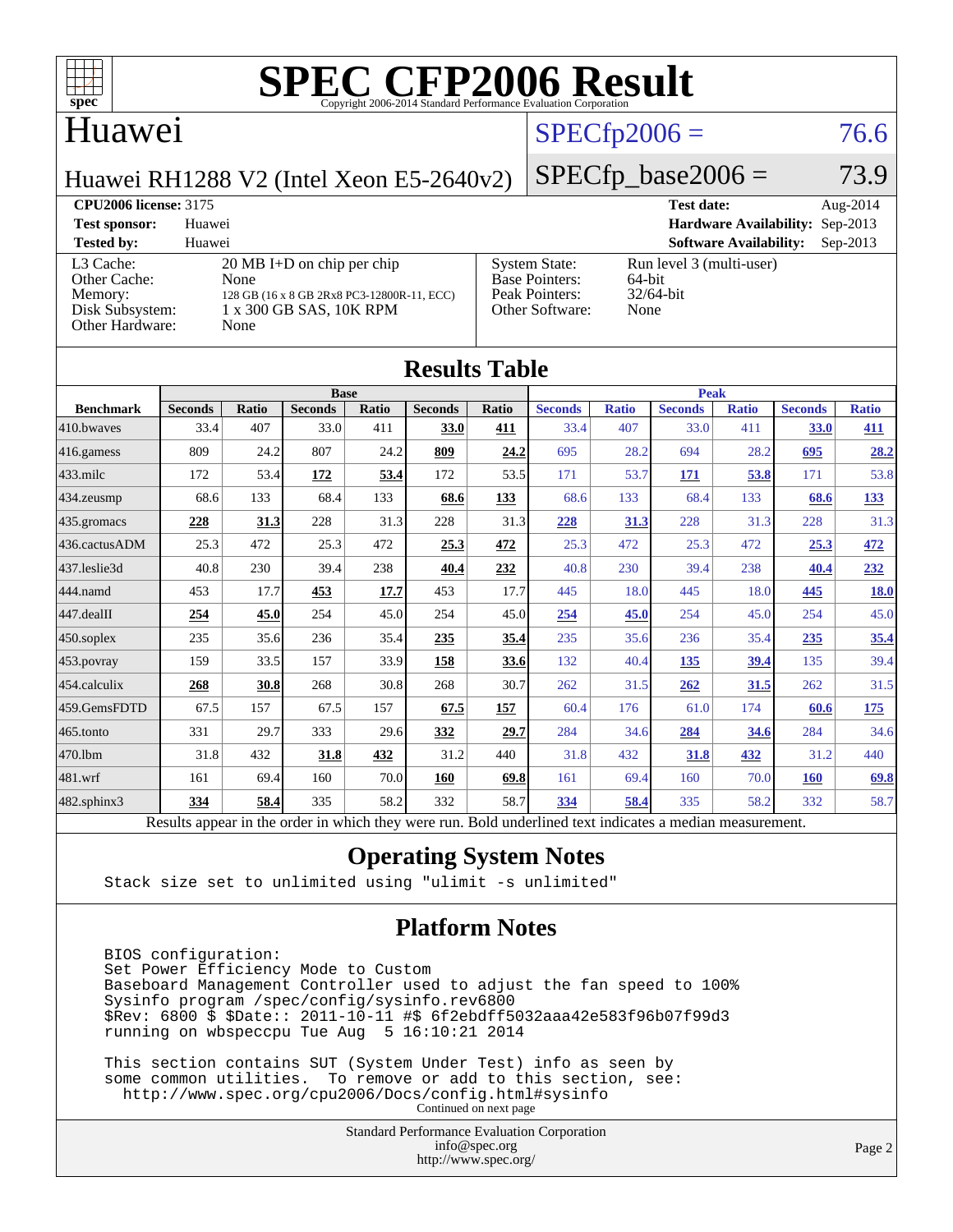![](_page_2_Picture_0.jpeg)

#### Huawei

 $SPECTp2006 = 76.6$ 

Huawei RH1288 V2 (Intel Xeon E5-2640v2)

**[Tested by:](http://www.spec.org/auto/cpu2006/Docs/result-fields.html#Testedby)** Huawei **[Software Availability:](http://www.spec.org/auto/cpu2006/Docs/result-fields.html#SoftwareAvailability)** Sep-2013

**[CPU2006 license:](http://www.spec.org/auto/cpu2006/Docs/result-fields.html#CPU2006license)** 3175 **[Test date:](http://www.spec.org/auto/cpu2006/Docs/result-fields.html#Testdate)** Aug-2014 **[Test sponsor:](http://www.spec.org/auto/cpu2006/Docs/result-fields.html#Testsponsor)** Huawei **[Hardware Availability:](http://www.spec.org/auto/cpu2006/Docs/result-fields.html#HardwareAvailability)** Sep-2013

 $SPECTp\_base2006 = 73.9$ 

#### **[Platform Notes \(Continued\)](http://www.spec.org/auto/cpu2006/Docs/result-fields.html#PlatformNotes)**

 From /proc/cpuinfo model name : Intel(R) Xeon(R) CPU E5-2640 v2 @ 2.00GHz 2 "physical id"s (chips) 16 "processors" cores, siblings (Caution: counting these is hw and system dependent. The following excerpts from /proc/cpuinfo might not be reliable. Use with caution.) cpu cores : 8 siblings : 8 physical 0: cores 0 1 2 3 4 5 6 7 physical 1: cores 0 1 2 3 4 5 6 7 cache size : 20480 KB From /proc/meminfo MemTotal: 132103760 kB<br>HugePages Total: 0 HugePages\_Total: 0 Hugepagesize: 2048 kB /usr/bin/lsb\_release -d Red Hat Enterprise Linux Server release 6.5 (Santiago) From /etc/\*release\* /etc/\*version\* redhat-release: Red Hat Enterprise Linux Server release 6.5 (Santiago) system-release: Red Hat Enterprise Linux Server release 6.5 (Santiago) system-release-cpe: cpe:/o:redhat:enterprise\_linux:6server:ga:server uname -a: Linux wbspeccpu 2.6.32-431.el6.x86\_64 #1 SMP Sun Nov 10 22:19:54 EST 2013 x86\_64 x86\_64 x86\_64 GNU/Linux run-level 3 Aug 4 18:31 SPEC is set to: /spec<br>Filesystem Type Type Size Used Avail Use% Mounted on /dev/sda1 ext4 270G 73G 184G 29% / Additional information from dmidecode: Memory: 16x Micron 18JSF1G72PDZ-1G6E 8 GB 1600 MHz 2 rank (End of data from sysinfo program)

#### **[General Notes](http://www.spec.org/auto/cpu2006/Docs/result-fields.html#GeneralNotes)**

Environment variables set by runspec before the start of the run: KMP\_AFFINITY = "granularity=fine,compact,0,1" LD\_LIBRARY\_PATH = "/spec/libs/32:/spec/libs/64" OMP NUM THREADS = "16"

 Binaries compiled on a system with 2 x Xeon X5645 CPU + 16GB memory Continued on next page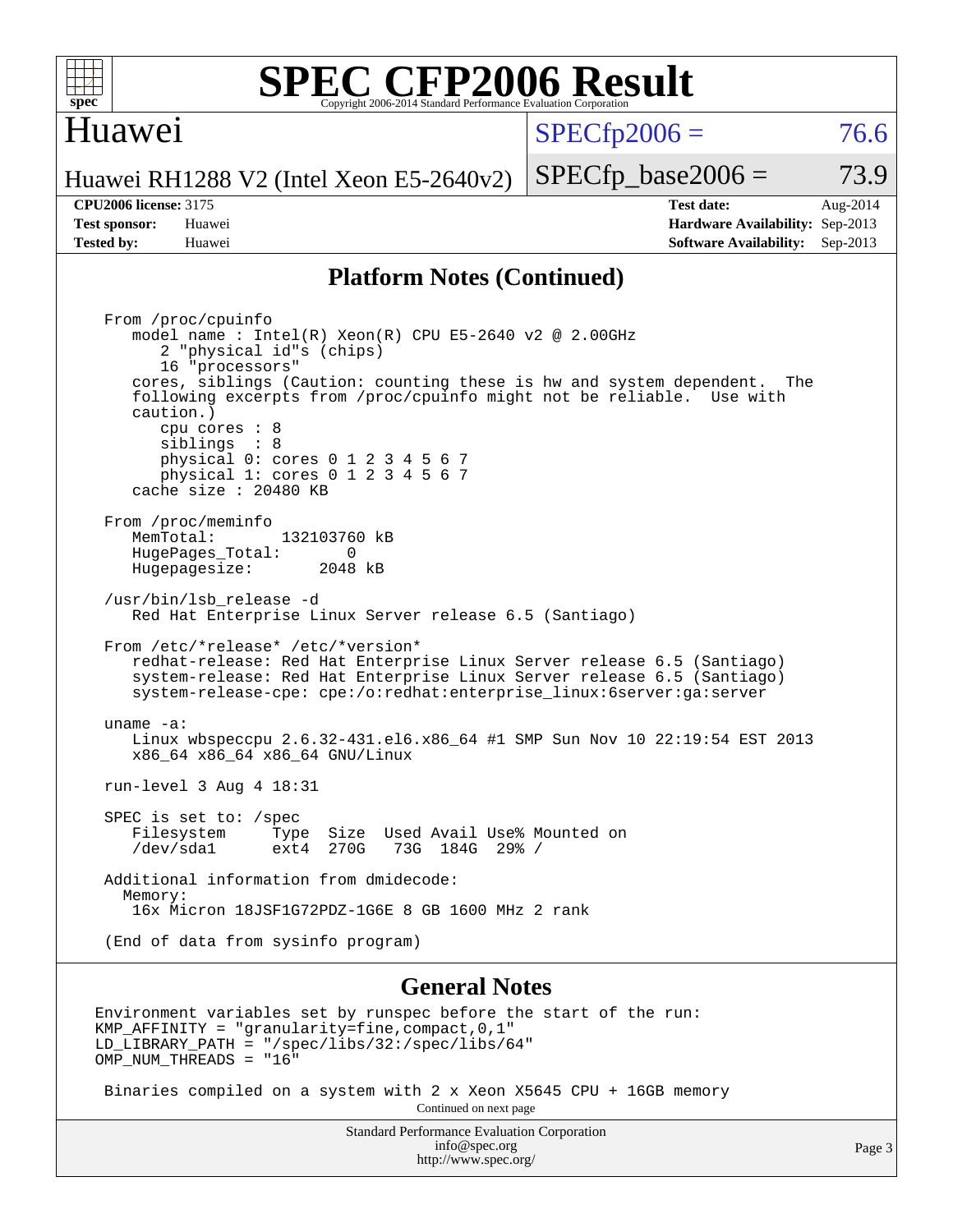![](_page_3_Picture_0.jpeg)

### Huawei

 $SPECTp2006 = 76.6$ 

Huawei RH1288 V2 (Intel Xeon E5-2640v2)

**[CPU2006 license:](http://www.spec.org/auto/cpu2006/Docs/result-fields.html#CPU2006license)** 3175 **[Test date:](http://www.spec.org/auto/cpu2006/Docs/result-fields.html#Testdate)** Aug-2014 **[Test sponsor:](http://www.spec.org/auto/cpu2006/Docs/result-fields.html#Testsponsor)** Huawei **[Hardware Availability:](http://www.spec.org/auto/cpu2006/Docs/result-fields.html#HardwareAvailability)** Sep-2013 **[Tested by:](http://www.spec.org/auto/cpu2006/Docs/result-fields.html#Testedby)** Huawei **[Software Availability:](http://www.spec.org/auto/cpu2006/Docs/result-fields.html#SoftwareAvailability)** Sep-2013

 $SPECTp\_base2006 = 73.9$ 

#### **[General Notes \(Continued\)](http://www.spec.org/auto/cpu2006/Docs/result-fields.html#GeneralNotes)**

 using RHEL 6.1 Transparent Huge Pages enabled with: echo always > /sys/kernel/mm/redhat\_transparent\_hugepage/enabled

## **[Base Compiler Invocation](http://www.spec.org/auto/cpu2006/Docs/result-fields.html#BaseCompilerInvocation)**

[C benchmarks](http://www.spec.org/auto/cpu2006/Docs/result-fields.html#Cbenchmarks):  $\text{icc}$   $-\text{m64}$ 

[C++ benchmarks:](http://www.spec.org/auto/cpu2006/Docs/result-fields.html#CXXbenchmarks) [icpc -m64](http://www.spec.org/cpu2006/results/res2014q3/cpu2006-20140811-30879.flags.html#user_CXXbase_intel_icpc_64bit_bedb90c1146cab66620883ef4f41a67e)

[Fortran benchmarks](http://www.spec.org/auto/cpu2006/Docs/result-fields.html#Fortranbenchmarks): [ifort -m64](http://www.spec.org/cpu2006/results/res2014q3/cpu2006-20140811-30879.flags.html#user_FCbase_intel_ifort_64bit_ee9d0fb25645d0210d97eb0527dcc06e)

[Benchmarks using both Fortran and C](http://www.spec.org/auto/cpu2006/Docs/result-fields.html#BenchmarksusingbothFortranandC): [icc -m64](http://www.spec.org/cpu2006/results/res2014q3/cpu2006-20140811-30879.flags.html#user_CC_FCbase_intel_icc_64bit_0b7121f5ab7cfabee23d88897260401c) [ifort -m64](http://www.spec.org/cpu2006/results/res2014q3/cpu2006-20140811-30879.flags.html#user_CC_FCbase_intel_ifort_64bit_ee9d0fb25645d0210d97eb0527dcc06e)

## **[Base Portability Flags](http://www.spec.org/auto/cpu2006/Docs/result-fields.html#BasePortabilityFlags)**

| 410.bwaves: -DSPEC CPU LP64<br>416.gamess: -DSPEC_CPU_LP64<br>433.milc: -DSPEC CPU LP64<br>434.zeusmp: -DSPEC_CPU_LP64<br>435.gromacs: -DSPEC_CPU_LP64 -nofor_main<br>436.cactusADM: -DSPEC CPU LP64 -nofor main<br>437.leslie3d: -DSPEC_CPU LP64<br>444.namd: -DSPEC CPU LP64<br>447.dealII: -DSPEC CPU LP64 |                                                                |
|---------------------------------------------------------------------------------------------------------------------------------------------------------------------------------------------------------------------------------------------------------------------------------------------------------------|----------------------------------------------------------------|
| 450.soplex: -DSPEC_CPU_LP64<br>453.povray: -DSPEC_CPU_LP64<br>454.calculix: - DSPEC CPU LP64 - nofor main<br>459.GemsFDTD: - DSPEC_CPU LP64<br>465.tonto: - DSPEC CPU LP64                                                                                                                                    |                                                                |
| 470.1bm: - DSPEC CPU LP64<br>482.sphinx3: -DSPEC_CPU_LP64                                                                                                                                                                                                                                                     | 481.wrf: -DSPEC CPU_LP64 -DSPEC_CPU_CASE_FLAG -DSPEC_CPU_LINUX |

### **[Base Optimization Flags](http://www.spec.org/auto/cpu2006/Docs/result-fields.html#BaseOptimizationFlags)**

[C benchmarks](http://www.spec.org/auto/cpu2006/Docs/result-fields.html#Cbenchmarks): [-xAVX](http://www.spec.org/cpu2006/results/res2014q3/cpu2006-20140811-30879.flags.html#user_CCbase_f-xAVX) [-ipo](http://www.spec.org/cpu2006/results/res2014q3/cpu2006-20140811-30879.flags.html#user_CCbase_f-ipo) [-O3](http://www.spec.org/cpu2006/results/res2014q3/cpu2006-20140811-30879.flags.html#user_CCbase_f-O3) [-no-prec-div](http://www.spec.org/cpu2006/results/res2014q3/cpu2006-20140811-30879.flags.html#user_CCbase_f-no-prec-div) [-static](http://www.spec.org/cpu2006/results/res2014q3/cpu2006-20140811-30879.flags.html#user_CCbase_f-static) [-parallel](http://www.spec.org/cpu2006/results/res2014q3/cpu2006-20140811-30879.flags.html#user_CCbase_f-parallel) [-opt-prefetch](http://www.spec.org/cpu2006/results/res2014q3/cpu2006-20140811-30879.flags.html#user_CCbase_f-opt-prefetch)

[-ansi-alias](http://www.spec.org/cpu2006/results/res2014q3/cpu2006-20140811-30879.flags.html#user_CCbase_f-ansi-alias) [C++ benchmarks:](http://www.spec.org/auto/cpu2006/Docs/result-fields.html#CXXbenchmarks)

[-xAVX](http://www.spec.org/cpu2006/results/res2014q3/cpu2006-20140811-30879.flags.html#user_CXXbase_f-xAVX) [-ipo](http://www.spec.org/cpu2006/results/res2014q3/cpu2006-20140811-30879.flags.html#user_CXXbase_f-ipo) [-O3](http://www.spec.org/cpu2006/results/res2014q3/cpu2006-20140811-30879.flags.html#user_CXXbase_f-O3) [-no-prec-div](http://www.spec.org/cpu2006/results/res2014q3/cpu2006-20140811-30879.flags.html#user_CXXbase_f-no-prec-div) [-static](http://www.spec.org/cpu2006/results/res2014q3/cpu2006-20140811-30879.flags.html#user_CXXbase_f-static) [-opt-prefetch](http://www.spec.org/cpu2006/results/res2014q3/cpu2006-20140811-30879.flags.html#user_CXXbase_f-opt-prefetch) [-ansi-alias](http://www.spec.org/cpu2006/results/res2014q3/cpu2006-20140811-30879.flags.html#user_CXXbase_f-ansi-alias)

Continued on next page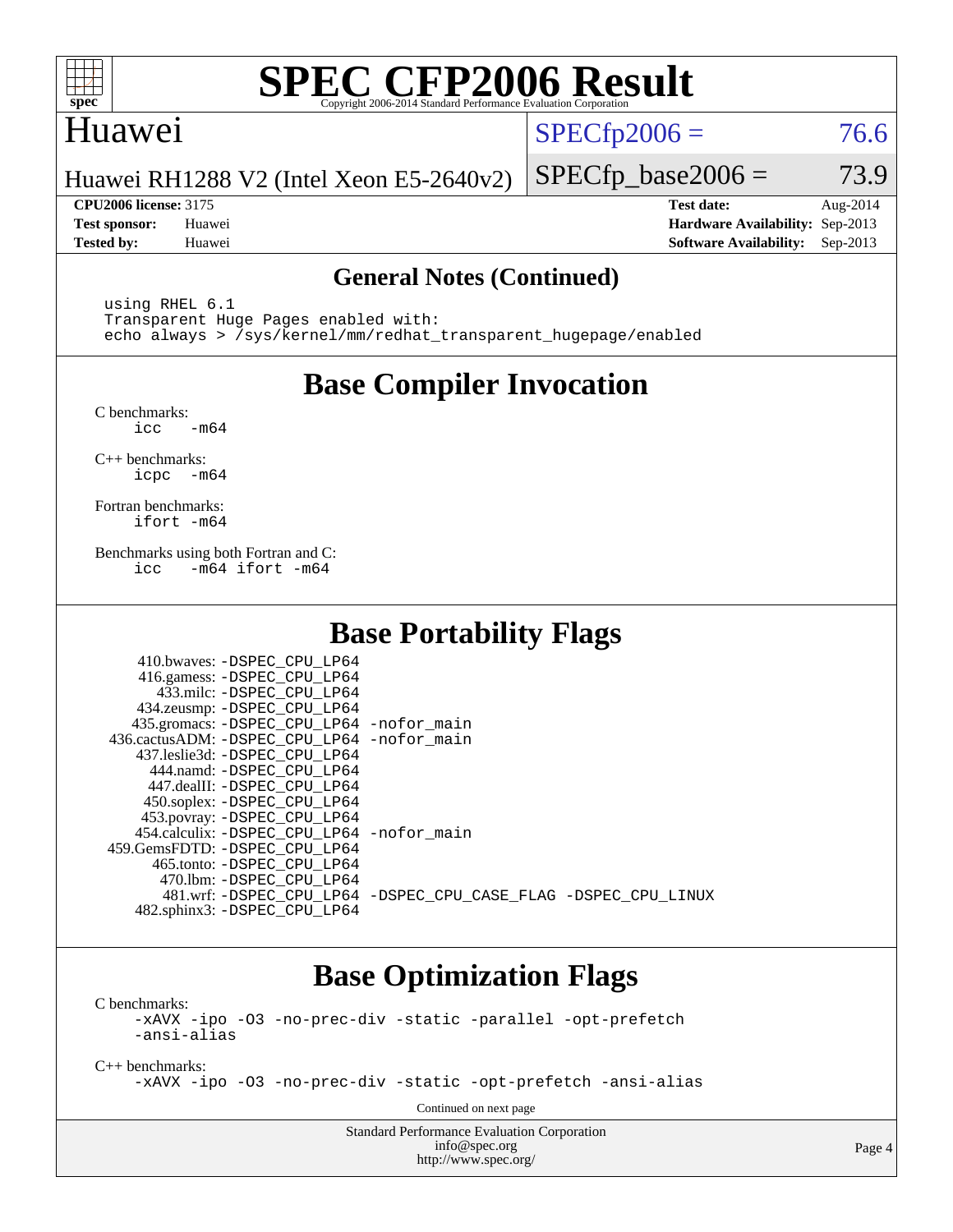![](_page_4_Picture_0.jpeg)

#### Huawei

 $SPECTp2006 = 76.6$ 

Huawei RH1288 V2 (Intel Xeon E5-2640v2)

 $SPECTp\_base2006 = 73.9$ **[CPU2006 license:](http://www.spec.org/auto/cpu2006/Docs/result-fields.html#CPU2006license)** 3175 **[Test date:](http://www.spec.org/auto/cpu2006/Docs/result-fields.html#Testdate)** Aug-2014

**[Test sponsor:](http://www.spec.org/auto/cpu2006/Docs/result-fields.html#Testsponsor)** Huawei **[Hardware Availability:](http://www.spec.org/auto/cpu2006/Docs/result-fields.html#HardwareAvailability)** Sep-2013 **[Tested by:](http://www.spec.org/auto/cpu2006/Docs/result-fields.html#Testedby)** Huawei **[Software Availability:](http://www.spec.org/auto/cpu2006/Docs/result-fields.html#SoftwareAvailability)** Sep-2013

## **[Base Optimization Flags \(Continued\)](http://www.spec.org/auto/cpu2006/Docs/result-fields.html#BaseOptimizationFlags)**

[Fortran benchmarks](http://www.spec.org/auto/cpu2006/Docs/result-fields.html#Fortranbenchmarks):

[-xAVX](http://www.spec.org/cpu2006/results/res2014q3/cpu2006-20140811-30879.flags.html#user_FCbase_f-xAVX) [-ipo](http://www.spec.org/cpu2006/results/res2014q3/cpu2006-20140811-30879.flags.html#user_FCbase_f-ipo) [-O3](http://www.spec.org/cpu2006/results/res2014q3/cpu2006-20140811-30879.flags.html#user_FCbase_f-O3) [-no-prec-div](http://www.spec.org/cpu2006/results/res2014q3/cpu2006-20140811-30879.flags.html#user_FCbase_f-no-prec-div) [-static](http://www.spec.org/cpu2006/results/res2014q3/cpu2006-20140811-30879.flags.html#user_FCbase_f-static) [-parallel](http://www.spec.org/cpu2006/results/res2014q3/cpu2006-20140811-30879.flags.html#user_FCbase_f-parallel) [-opt-prefetch](http://www.spec.org/cpu2006/results/res2014q3/cpu2006-20140811-30879.flags.html#user_FCbase_f-opt-prefetch)

[Benchmarks using both Fortran and C](http://www.spec.org/auto/cpu2006/Docs/result-fields.html#BenchmarksusingbothFortranandC):

[-xAVX](http://www.spec.org/cpu2006/results/res2014q3/cpu2006-20140811-30879.flags.html#user_CC_FCbase_f-xAVX) [-ipo](http://www.spec.org/cpu2006/results/res2014q3/cpu2006-20140811-30879.flags.html#user_CC_FCbase_f-ipo) [-O3](http://www.spec.org/cpu2006/results/res2014q3/cpu2006-20140811-30879.flags.html#user_CC_FCbase_f-O3) [-no-prec-div](http://www.spec.org/cpu2006/results/res2014q3/cpu2006-20140811-30879.flags.html#user_CC_FCbase_f-no-prec-div) [-static](http://www.spec.org/cpu2006/results/res2014q3/cpu2006-20140811-30879.flags.html#user_CC_FCbase_f-static) [-parallel](http://www.spec.org/cpu2006/results/res2014q3/cpu2006-20140811-30879.flags.html#user_CC_FCbase_f-parallel) [-opt-prefetch](http://www.spec.org/cpu2006/results/res2014q3/cpu2006-20140811-30879.flags.html#user_CC_FCbase_f-opt-prefetch) [-ansi-alias](http://www.spec.org/cpu2006/results/res2014q3/cpu2006-20140811-30879.flags.html#user_CC_FCbase_f-ansi-alias)

## **[Peak Compiler Invocation](http://www.spec.org/auto/cpu2006/Docs/result-fields.html#PeakCompilerInvocation)**

[C benchmarks](http://www.spec.org/auto/cpu2006/Docs/result-fields.html#Cbenchmarks):  $\text{icc}$  -m64

[C++ benchmarks:](http://www.spec.org/auto/cpu2006/Docs/result-fields.html#CXXbenchmarks) [icpc -m64](http://www.spec.org/cpu2006/results/res2014q3/cpu2006-20140811-30879.flags.html#user_CXXpeak_intel_icpc_64bit_bedb90c1146cab66620883ef4f41a67e)

[Fortran benchmarks](http://www.spec.org/auto/cpu2006/Docs/result-fields.html#Fortranbenchmarks): [ifort -m64](http://www.spec.org/cpu2006/results/res2014q3/cpu2006-20140811-30879.flags.html#user_FCpeak_intel_ifort_64bit_ee9d0fb25645d0210d97eb0527dcc06e)

```
Benchmarks using both Fortran and C: 
icc -m64 ifort -m64
```
## **[Peak Portability Flags](http://www.spec.org/auto/cpu2006/Docs/result-fields.html#PeakPortabilityFlags)**

Same as Base Portability Flags

### **[Peak Optimization Flags](http://www.spec.org/auto/cpu2006/Docs/result-fields.html#PeakOptimizationFlags)**

[C benchmarks](http://www.spec.org/auto/cpu2006/Docs/result-fields.html#Cbenchmarks):

 433.milc: [-xAVX](http://www.spec.org/cpu2006/results/res2014q3/cpu2006-20140811-30879.flags.html#user_peakPASS2_CFLAGSPASS2_LDFLAGS433_milc_f-xAVX)(pass 2) [-prof-gen](http://www.spec.org/cpu2006/results/res2014q3/cpu2006-20140811-30879.flags.html#user_peakPASS1_CFLAGSPASS1_LDFLAGS433_milc_prof_gen_e43856698f6ca7b7e442dfd80e94a8fc)(pass 1) [-ipo](http://www.spec.org/cpu2006/results/res2014q3/cpu2006-20140811-30879.flags.html#user_peakPASS2_CFLAGSPASS2_LDFLAGS433_milc_f-ipo)(pass 2) [-O3](http://www.spec.org/cpu2006/results/res2014q3/cpu2006-20140811-30879.flags.html#user_peakPASS2_CFLAGSPASS2_LDFLAGS433_milc_f-O3)(pass 2) [-no-prec-div](http://www.spec.org/cpu2006/results/res2014q3/cpu2006-20140811-30879.flags.html#user_peakPASS2_CFLAGSPASS2_LDFLAGS433_milc_f-no-prec-div)(pass 2) [-prof-use](http://www.spec.org/cpu2006/results/res2014q3/cpu2006-20140811-30879.flags.html#user_peakPASS2_CFLAGSPASS2_LDFLAGS433_milc_prof_use_bccf7792157ff70d64e32fe3e1250b55)(pass 2) [-static](http://www.spec.org/cpu2006/results/res2014q3/cpu2006-20140811-30879.flags.html#user_peakOPTIMIZE433_milc_f-static) [-auto-ilp32](http://www.spec.org/cpu2006/results/res2014q3/cpu2006-20140811-30879.flags.html#user_peakCOPTIMIZE433_milc_f-auto-ilp32) [-ansi-alias](http://www.spec.org/cpu2006/results/res2014q3/cpu2006-20140811-30879.flags.html#user_peakCOPTIMIZE433_milc_f-ansi-alias)

 $470$ .lbm: basepeak = yes

482.sphinx3: basepeak = yes

[C++ benchmarks:](http://www.spec.org/auto/cpu2006/Docs/result-fields.html#CXXbenchmarks)

444.namd:  $-x$ AVX(pass 2)  $-p$ rof-gen(pass 1)  $-p$ po(pass 2)  $-03$ (pass 2) [-no-prec-div](http://www.spec.org/cpu2006/results/res2014q3/cpu2006-20140811-30879.flags.html#user_peakPASS2_CXXFLAGSPASS2_LDFLAGS444_namd_f-no-prec-div)(pass 2) [-prof-use](http://www.spec.org/cpu2006/results/res2014q3/cpu2006-20140811-30879.flags.html#user_peakPASS2_CXXFLAGSPASS2_LDFLAGS444_namd_prof_use_bccf7792157ff70d64e32fe3e1250b55)(pass 2) [-fno-alias](http://www.spec.org/cpu2006/results/res2014q3/cpu2006-20140811-30879.flags.html#user_peakCXXOPTIMIZEOPTIMIZE444_namd_f-no-alias_694e77f6c5a51e658e82ccff53a9e63a) [-auto-ilp32](http://www.spec.org/cpu2006/results/res2014q3/cpu2006-20140811-30879.flags.html#user_peakCXXOPTIMIZE444_namd_f-auto-ilp32)

Continued on next page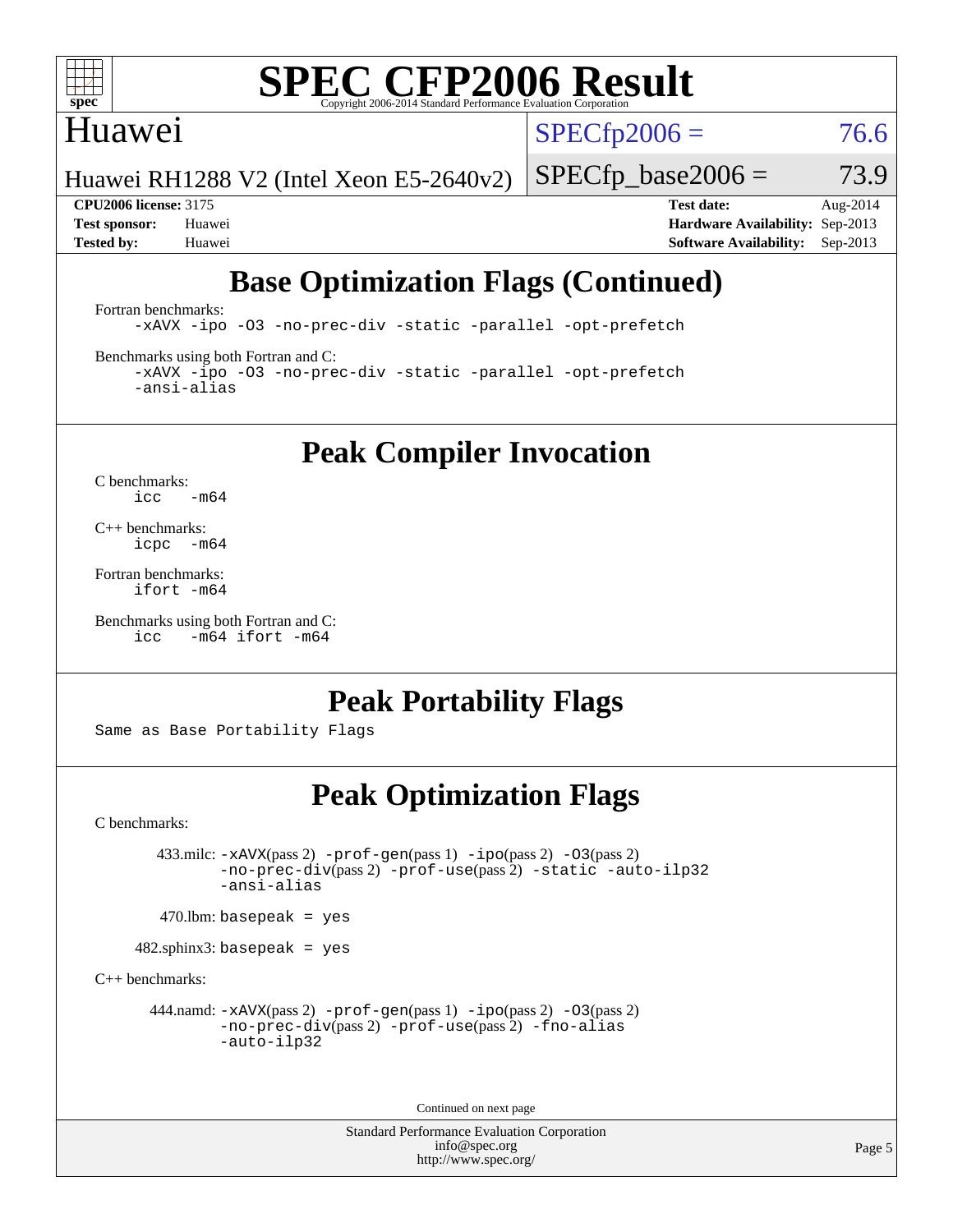![](_page_5_Picture_0.jpeg)

Huawei

 $SPECTp2006 = 76.6$ 

Huawei RH1288 V2 (Intel Xeon E5-2640v2)

**[CPU2006 license:](http://www.spec.org/auto/cpu2006/Docs/result-fields.html#CPU2006license)** 3175 **[Test date:](http://www.spec.org/auto/cpu2006/Docs/result-fields.html#Testdate)** Aug-2014 **[Test sponsor:](http://www.spec.org/auto/cpu2006/Docs/result-fields.html#Testsponsor)** Huawei **[Hardware Availability:](http://www.spec.org/auto/cpu2006/Docs/result-fields.html#HardwareAvailability)** Sep-2013 **[Tested by:](http://www.spec.org/auto/cpu2006/Docs/result-fields.html#Testedby)** Huawei **[Software Availability:](http://www.spec.org/auto/cpu2006/Docs/result-fields.html#SoftwareAvailability)** Sep-2013

 $SPECTp\_base2006 = 73.9$ 

## **[Peak Optimization Flags \(Continued\)](http://www.spec.org/auto/cpu2006/Docs/result-fields.html#PeakOptimizationFlags)**

![](_page_5_Figure_10.jpeg)

<http://www.spec.org/>